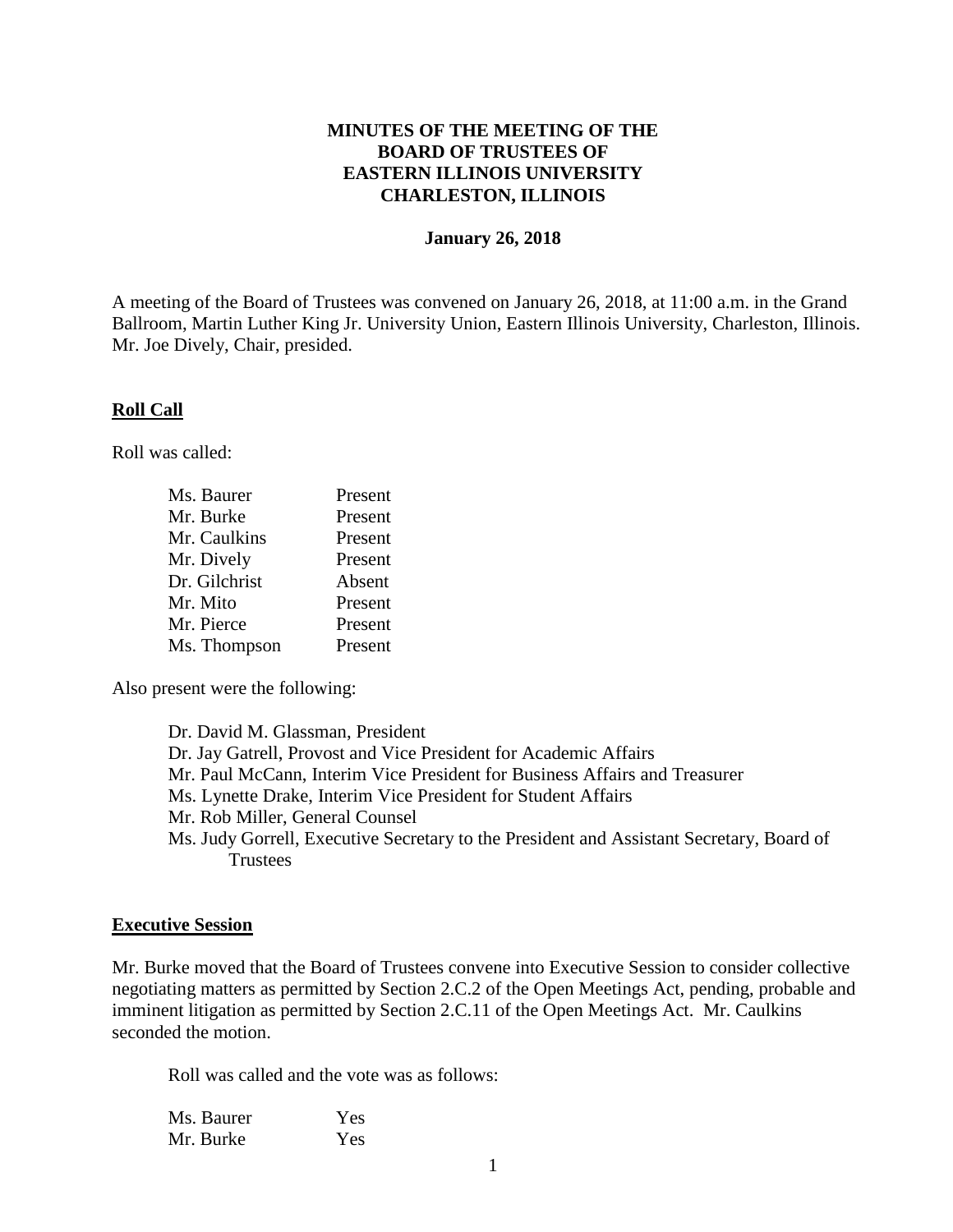| Mr. Caulkins | Yes |
|--------------|-----|
| Mr. Mito     | Yes |
| Ms. Pierce   | Yes |
| Mr. Thompson | Yes |
| Mr. Dively   | Yes |
|              |     |

Motion carried.

Mr. Thompson moved to return to Open Session. Mr. Burke seconded the motion.

Roll was called and the vote was as follows:

| Ms. Baurer   | Yes |
|--------------|-----|
| Mr. Burke    | Yes |
| Mr. Caulkins | Yes |
| Mr. Mito     | Yes |
| Ms. Pierce   | Yes |
| Mr. Thompson | Yes |
| Mr. Dively   | Yes |
|              |     |

Motion carried.

Mr. Burke moved that Dr. Gilchrist is approved to participate in today's Board meeting via telephone as permitted by Board bylaws and the Open Meetings Act. Ms. Baurer seconded the motion.

Roll was called and the vote was as follows:

| Ms. Baurer   | Yes |
|--------------|-----|
| Mr. Burke    | Yes |
| Mr. Caulkins | Yes |
| Mr. Mito     | Yes |
| Ms. Pierce   | Yes |
| Mr. Thompson | Yes |
| Mr. Dively   | Yes |
|              |     |

Motion carried.

## **Information Items**

## **Report from Board Chair**

Chair Dively commented of the challenges EIU has faced but also noted the positive momentum that we are experiencing as we begin to turn the corner.

## **Committee Reports**

Executive/Planning Committee – Chair Dively reported that the Executive/Planning Committee received several updates and discussed numerous topics – Dr. Glassman reported on Government Relations and Josh Norman provided an Enrollment Update. Other topics discussed include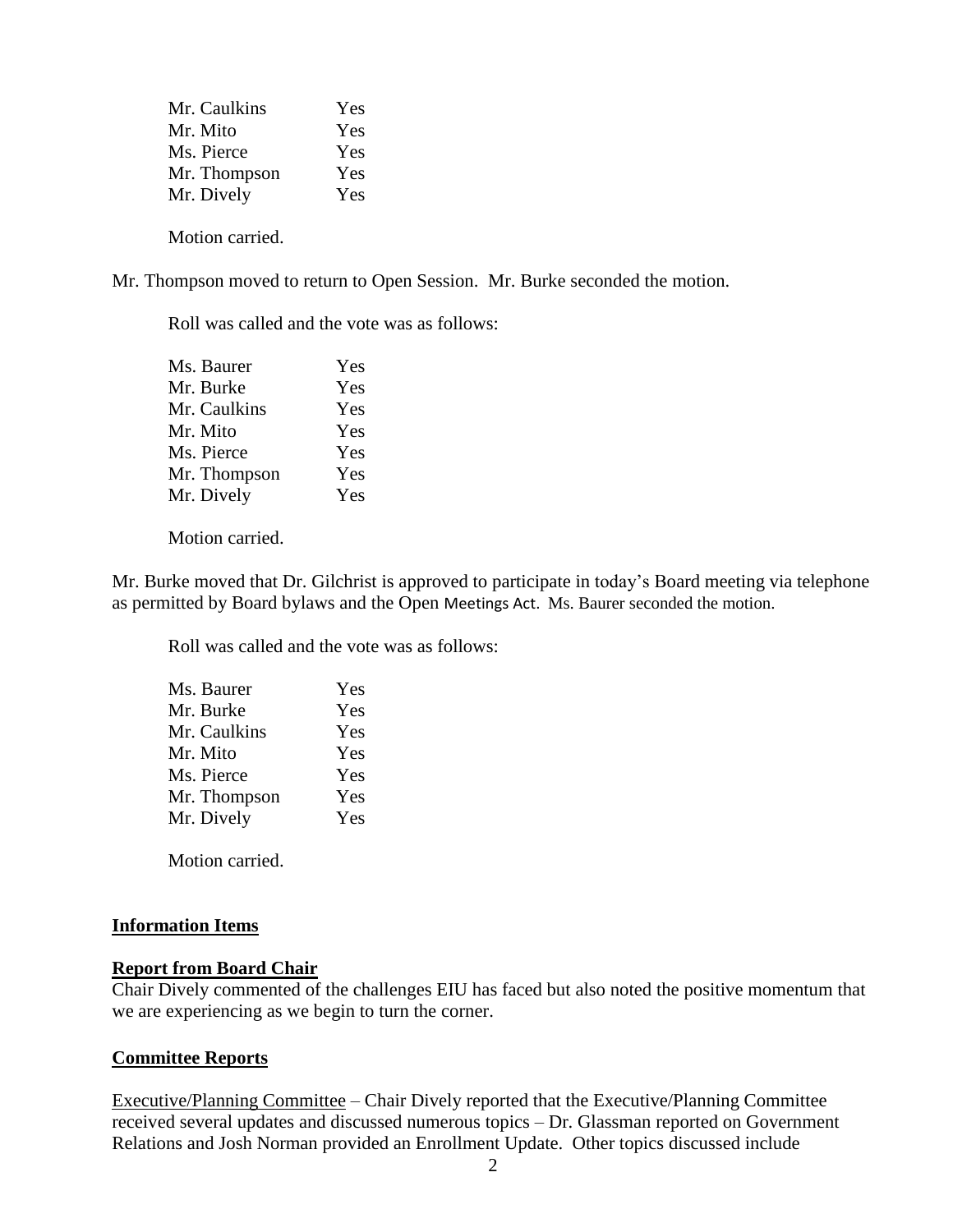Intercollegiate Athletics, Workgroup 8 & 9 Review Team Update, Vitalization, and University Mission Review.

### Finance/Audit Committee

Interim Vice President McCann provided a cash flow update and a FY 18 budget update. The committee also discussed BOT Compliance, Housing Rates for FY 19, and a Grant-in-Aid Fee Increase.

### Academic and Student Affairs Committee

Mr. Mito reported on the committee meeting. The committee received updates on the Student Success Taskforce and campus programs and activities. Other topics discussed were the new program request for the MS in Athletic Training, an Engineering Heads UP, and May 2017 Graduate Career Outcomes.

Board Relations Committee – No report

Board Regulations – No report.

## **Action Items**

1. Mr. Burke moved to approve the minutes of the Board Meeting on November 17, 2017. Ms. Baurer seconded the motion.

Roll was called and the vote was as follows:

| Ms. Baurer    | Yes |
|---------------|-----|
| Mr. Burke     | Yes |
| Mr. Caulkins  | Yes |
| Dr. Gilchrist | Yes |
| Mr. Mito      | Yes |
| Ms. Pierce    | Yes |
| Mr. Thompson  | Yes |
| Mr. Dively    | Yes |

Motion carried.

2. Ms. Baurer moved to approve the room and board rates for FY19 that include a 1.5% increase. Mr. Thompson seconded the motion.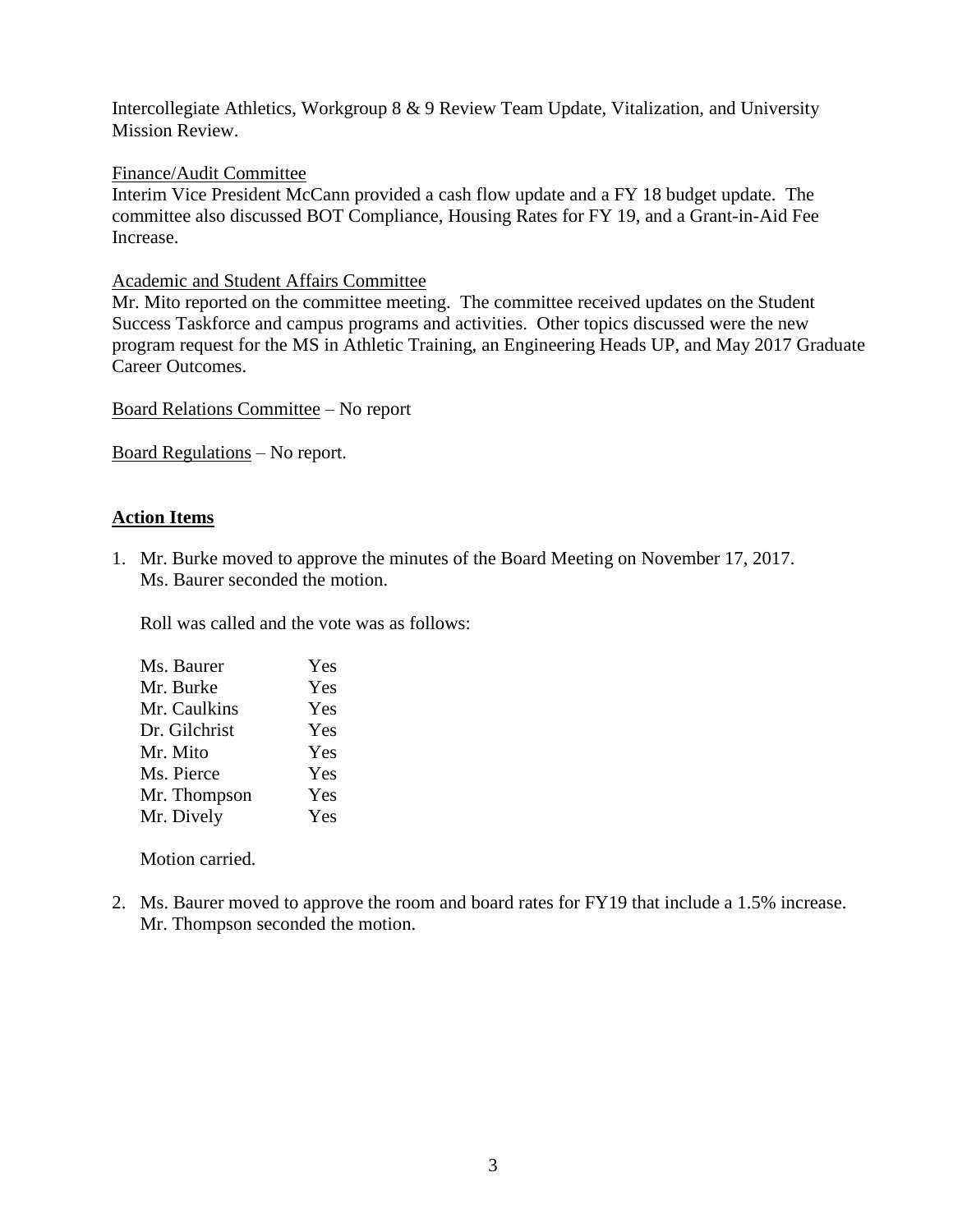#### **RESIDENCE HALLS & GREEK COURT- 2018-2019 Academic Year Rates (Effective Fall Semester 2018) Per semester rate based on double occupancy**

|                                                                                                                                            | <b>CURRENT</b> | <b>INCREASE</b>   | <b>PROPOSED</b> |                         |
|--------------------------------------------------------------------------------------------------------------------------------------------|----------------|-------------------|-----------------|-------------------------|
| 7 Meal Plan Option<br>7 Dining Center Meals per Week plus<br>\$200 Dining Dollars per Semester plus<br>2 Bonus Meals per Semester          | \$4,317        | \$64              | \$4,381         | (Rm \$3,067/Bd \$1,314) |
| 10 Meal Plan Option<br>10 Dining Center Meals per Week plus<br>\$60 Dining Dollars per Semester plus<br>3 Bonus Meals per Semester         | \$4,510        | \$67              | \$4,577         | (Rm \$3,067/Bd \$1,510) |
| 12 Meal Plan Option<br>12 Dining Center Meals per Week plus<br>\$100 Dining Dollars per Semester plus<br>4 Bonus Meals per Semester        | \$4,680        | \$70              | \$4,750         | (Rm \$3,067/Bd \$1,658) |
| 15 Meal Plan Option<br>15 Dining Center Meals per Week plus<br>\$140 Dining Dollars per Semester plus<br>5 Bonus Meals per Semester        | \$4,868        | \$73              | \$4,941         | (Rm \$3,067/Bd \$1,874) |
| Unlimited Meal Plan Option<br>55 Dining Center Meals per Week plus<br>\$150 Dining Dollars per Semester plus<br>6 Bonus Meals per Semester |                | New for Fall 2018 | \$5,215         | (Rm \$3,067/Bd \$2,148) |

The Meal Plan Option permits each student with a board plan to use a specified number of Dining Dollars for any of the following: 1) Purchases at the Food Court within the University Union; 2) Purchases at our residence hall convenience centers; 3) Purchases at Panther Pantry and Java B&B in the University Union; 4) Meals for a guest in any Dining Center when accompanied by the student; 5) Additional meals for the student in any Dining Center. Bonus Meals allows the plan holder to use those meals for a guest or for themselves if they run out of meals.

| <b>Adjusted Usage Charges</b>                | <b>CURRENT</b> | <b>INCREASE</b> | <b>PROPOSED</b> |
|----------------------------------------------|----------------|-----------------|-----------------|
| Double Room as Single (per Semester)         | \$850          | \$0             | \$850           |
| Triple Room as Double (per Semester)         | \$450          | \$0             | \$450           |
| <b>Summer Room and Board (1.5% increase)</b> | <b>CURRENT</b> | <b>INCREASE</b> | <b>PROPOSED</b> |
| 2019 Summer - 4 week - Single Room           | \$1,002        | \$15            | \$1,017         |
| 2019 Summer - 4 week - Double Room           | \$801          | \$12            | \$813           |
| 2019 Summer - 6 week - Single Room           | \$1,502        | \$23            | \$1,525         |
| 2019 Summer - 6 week - Double Room           | \$1,201        | \$18            | \$1,219         |
| 2019 Summer - 8 week - Single Room           | \$2,004        | \$30            | \$2,034         |
| 2019 Summer - 8 week - Double Room           | \$1.599        | \$24            | \$1,623         |

NOTE: 12 Meal Plan Option is the only option offered during Summer Sessions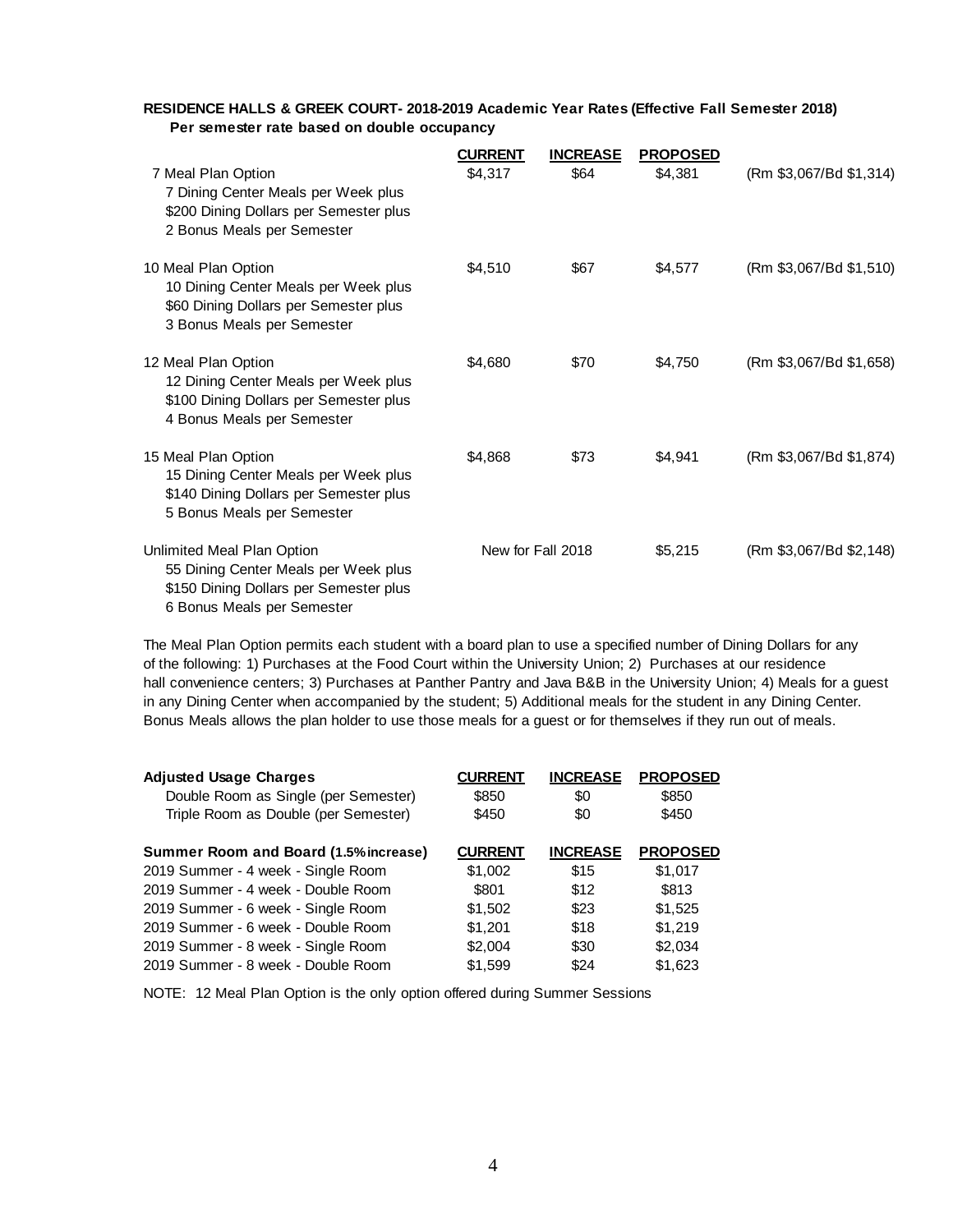#### **UNIVERSITY APARTMENTS (Monthly rates will be effective August 15, 2018)**

| 9.5 MONTHS:                 | <b>CURRENT</b> | <b>INCREASE</b> | <b>PROPOSED</b> |
|-----------------------------|----------------|-----------------|-----------------|
| <b>Efficiency Apartment</b> | \$4.634        | \$0             | \$4,634         |
| 1 Bedroom Apartment         | \$4.876        | \$0             | \$4,876         |
| <b>PER MONTH:</b>           |                |                 |                 |
| <b>Efficiency Apartment</b> | \$488          | \$0             | \$488           |
| 1 Bedroom Apartment         | \$513          | \$0             | \$513           |

#### **UNIVERSITY COURT - 2018-2019 Academic Year Rates (Effective August 1, 2018) Per resident, per semester, based on double occupancy**

|                                          | <b>CURRENT</b> | <b>INCREASE</b> | <b>PROPOSED</b> |
|------------------------------------------|----------------|-----------------|-----------------|
| 2 Bedroom, 1 Bath, No Balcony            | \$2,598        | \$0             | \$2,598         |
| 2 Bedroom, 1 Bath, Balcony               | \$2,756        | \$0             | \$2,756         |
| 2 Bedroom, 1 1/2 Bath, No Balcony        | \$2,795        | \$0             | \$2,795         |
| 2 Bedroom, 1 1/2 Bath, Balcony           | \$2,895        | \$0             | \$2,895         |
| 1 Bedroom, 1 Bath, No Balcony            | \$3,002        | \$0             | \$3,002         |
| Studio                                   | \$2,460        | \$0             | \$2,460         |
| 3 Bedroom, 1 Bath                        | \$3,290        | \$0             | \$3,290         |
| <b>Fall 2018 Semester Only Contracts</b> |                |                 |                 |
| 2 Bedroom, 1 Bath, No Balcony            | \$2,858        | \$0             | \$2,858         |
| 2 Bedroom, 1 Bath, Balcony               | \$3,032        | \$0             | \$3,032         |
| 2 Bedroom, 1 1/2 Bath, No Balcony        | \$3,074        | \$0             | \$3,074         |
| 2 Bedroom, 1 1/2 Bath, Balcony           | \$3,184        | \$0             | \$3,184         |
| 1 Bedroom, 1 Bath, No Balcony            | \$3,302        | \$0             | \$3,302         |
| Studio                                   | \$2,706        | \$0             | \$2,706         |
| 3 Bedroom, 1 Bath                        | \$3,618        | \$0             | \$3,618         |
| Summer 2019 (Effective May 2019)         |                |                 |                 |
| <b>Monthly Rate</b>                      |                |                 |                 |
| 2 Bedroom, 1 Bath, No Balcony            | \$490          | \$0             | \$490           |
| 2 Bedroom, 1 Bath, Balcony               | \$523          | \$0             | \$523           |
| 2 Bedroom, 1 1/2 Bath, No Balcony        | \$518          | \$0             | \$518           |
| 2 Bedroom, 1 1/2 Bath, Balcony           | \$538          | \$0             | \$538           |
| 1 Bedroom, 1 Bath, No Balcony            | \$490          | \$0             | \$490           |
| Studio                                   | \$491          | \$0             | \$491           |
| 3 Bedroom, 1 Bath                        | \$550          | \$0             | \$550           |
| <b>Adjusted Usage Charges</b>            | <b>CURRENT</b> | <b>INCREASE</b> | <b>PROPOSED</b> |
| Two Bedroom Apartment as Single          | \$850          | \$0             | \$850           |
|                                          |                |                 |                 |

Roll was called and the vote was as follows:

Ms. Baurer Yes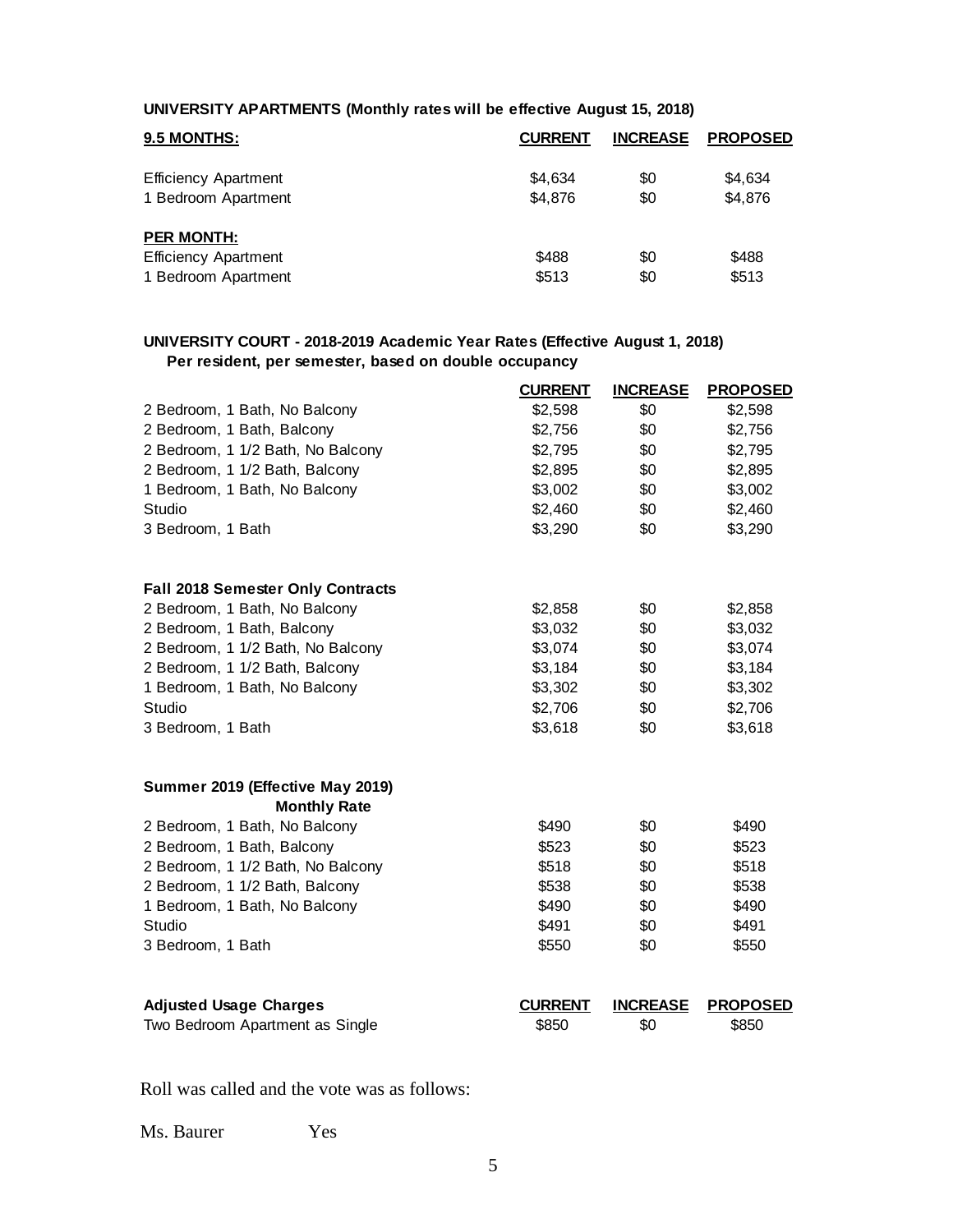| Yes |
|-----|
| Yes |
| Yes |
| Yes |
| Yes |
| Yes |
| Yes |
|     |

Motion carried.

3. Mr. Pierce moved to approve the Grant-in-Aid fee increase. In 1982, the Board of Governors approved the indexing of the Grant-in-Aid fee equal to the increase in the approved room and board rates. For FY19, a rate of 1.5% is applied to the Grant-in-Aid fee. Mr. Burke seconded the motion.

Roll was called and the vote was as follows:

| Ms. Baurer    | Yes |
|---------------|-----|
| Mr. Burke     | Yes |
| Mr. Caulkins  | Yes |
| Dr. Gilchrist | Yes |
| Mr. Pierce    | Yes |
| Mr. Mito      | Yes |
| Mr. Thompson  | Yes |
| Mr. Dively    | Yes |
|               |     |

Motion carried.

- 4. Ms. Baurer moved to approve the Successor Agreement for Teamsters Local #26. The Teamsters ratified the agreement on Tuesday, November 28, 2017, and the agreement is to be effective July 1, 2017, through June 30, 2019. The proposal includes a one percent (1%) across the board wage increase in year one, and the tree surgeon will be placed in the same pay scale as the grounds gardener. A one percent (1%) across the board wage increase is proposed for year two. Mr. Thompson seconded the motion.
- 5. Ms. Baurer moved to approve the New Program Request: M.S. in Athletic Training. Athletic training is a constantly evolving allied healthcare profession. Mr. Caulkins seconded the motion.

Roll was called and the vote was as follows:

| Ms. Baurer    | Yes |
|---------------|-----|
| Mr. Burke     | Yes |
| Mr. Caulkins  | Yes |
| Dr. Gilchrist | Yes |
| Mr. Mito      | Yes |
| Ms. Pierce    | Yes |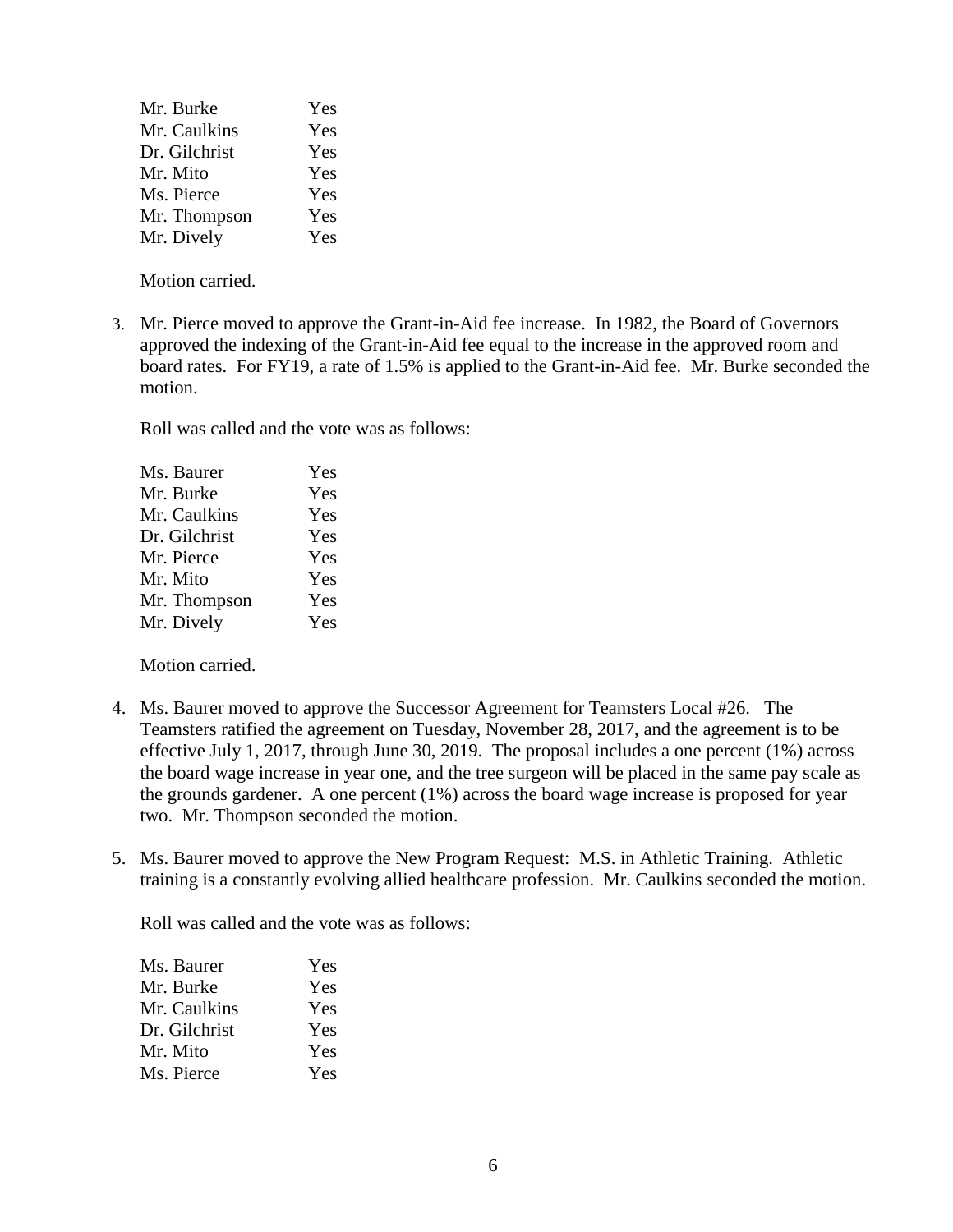| Mr. Thompson | Yes |
|--------------|-----|
| Mr. Dively   | Yes |

Motion carried.

6. Mr. Caulkins moved to approve the Successor Agreement for AFSCME Service Local 981. There are approximately 115 in the bargaining unit, and AFFSCME ratified the tentative agreement on January 23, 2018. The agreement is effective September 15, 2015 through September 14, 2020. The unit employees received 0% for the first two years and 1% for years three, four, and five. Included in year three is a .25% lump sum payment not added to base wages. If other unions, excluding FOP and UPI, receive university negotiated rates above a one percent (1%) across the board wage increase, all members shall receive the higher increase.

Roll was called and the vote was as follows:

| Ms. Baurer    | Yes |
|---------------|-----|
| Mr. Burke     | Yes |
| Mr. Caulkins  | Yes |
| Dr. Gilchrist | Yes |
| Mr. Mito      | Yes |
| Ms. Pierce    | Yes |
| Mr. Thompson  | Yes |
| Mr. Dively    | Yes |
|               |     |

Motion carried.

7. Mr. Pierce moved to approve the Successor Agreement for AFSCME Clerical Local 981. There are approximately 58 in the bargaining unit, and AFSCME ratified the tentative agreement on January 23, 2018. The agreement is effective July 1, 2015 through June 30, 2020. The bargaining unit employees received 0% for the first two years and 1% for years three, four, and five. Included in year three is a .25% lump sum payment not added to base wages. If other unions, excluding FOP and UPI, receive university negotiated rates above a one percent (1%) across the board wage increase, all members shall receive the higher increase.

Roll was called and the vote was as follows:

| Ms. Baurer    | Yes |
|---------------|-----|
| Mr. Burke     | Yes |
| Mr. Caulkins  | Yes |
| Dr. Gilchrist | Yes |
| Mr. Mito      | Yes |
| Ms. Pierce    | Yes |
| Mr. Thompson  | Yes |
| Mr. Dively    | Yes |

Motion carried.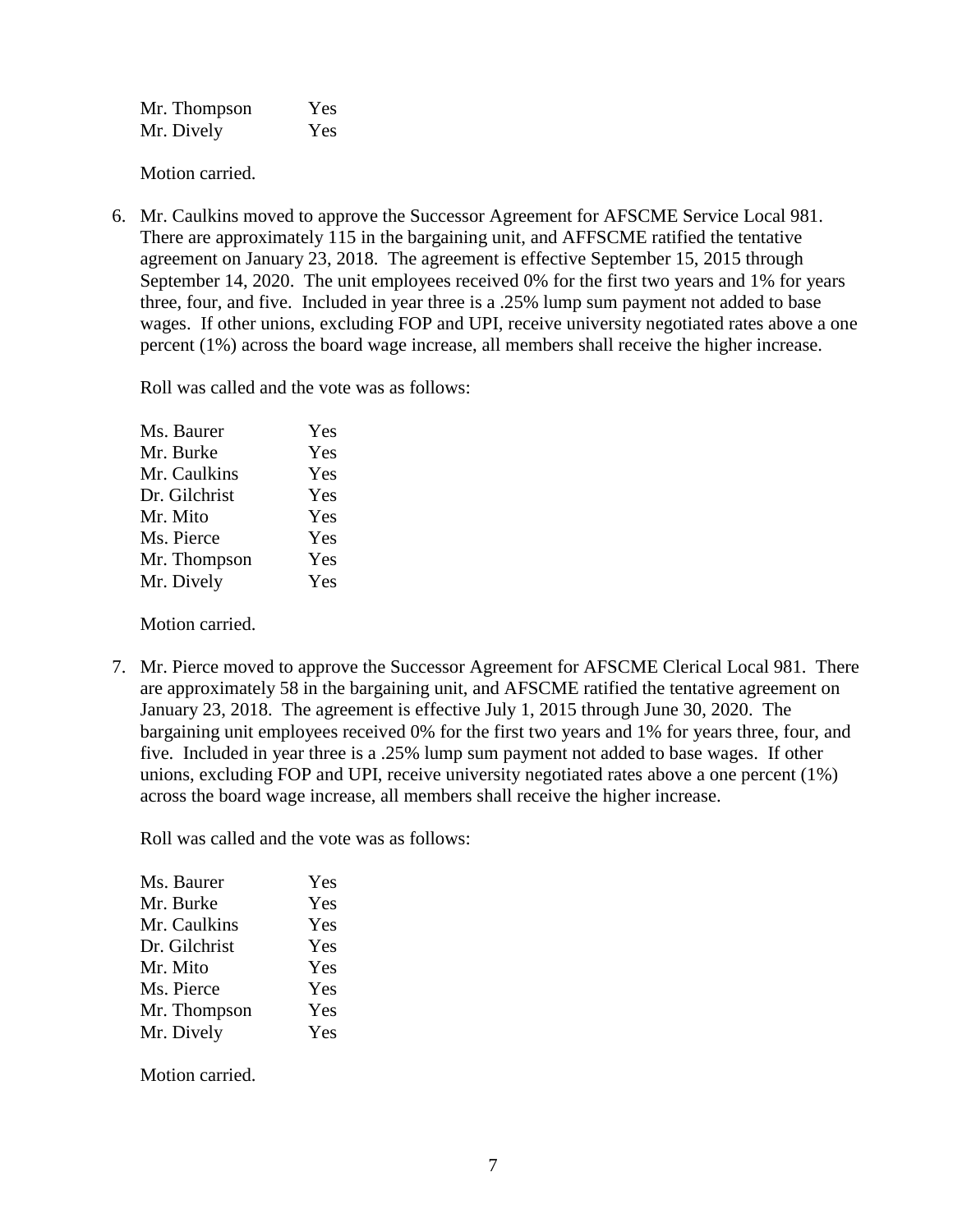## **Information Items**

## **President's Report**

President Glassman introduced Dr. Bill Minnis, Interim Dean of the Lumpkin College of Business and Applied Science.

The President introduced Ms. Sarah Dodoo and Ms. Charity Huwe of the Graduate Student Advisory Council.

Ms. Sarah Dodoo, Graduate Student Dean, and Ms. Charity Huwe, President of the Graduate Student Advisory Council (GSAC) gave a report on the GSAC which included a brief description about the council. Next, the GSAC spoke about some of the many accomplishments of GSAC, including: graduate student representation, the GN4U Mentoring program for undergraduate students, community engagement with the Charleston Food pantry and Life's Journey Senior Living, and a variety of social activities and networking events. The GSAC's goals for spring 2018 include increased professional development, volunteerism, and outreach.

## **Reports from Constituencies**

Faculty Senate – No report

Staff Senate – No report

## Student Government

Student Body President Luke Young was pleased to announce the success of Student Government's "Keys to Success" event. In addition, Mr. Young also spoke about how Student Government plans to work towards getting a statue of a panther put on campus to help campus beautification. Furthermore, Mr. Young spoke about forming a survey for incoming students which would help to connect new students to groups and events that match their interests. Finally, he spoke about making Presidential visits to RSOs, to increase the visibility of student government, while simultaneously gathering information about the nature of certain RSOs, and how student government may help to address their concerns.

## **Summary of Purchases \$100,000 - \$249,999**

None

## **Deposit and Investment Report**

For the quarter ending December 31, 2017, the University had an average daily invested balance of \$43,326,771.16, and a net average daily balance of \$39,694,523.14. The annualized average yield was 1.15 percent. Endowment Funds Investment Performance – The Portfolio Market Value as of December 31, 2017 was \$5,423,855.92.

## **Financial Aid Programs Report**

Seventy-eight percent of Eastern's student body received some type of financial assistance in FY 2017 in the form of loans, scholarships, grants, tuition waivers, and/or employment from various federal, state, and university programs. Financial aid in FY 2017 totaled \$90,376,578 at